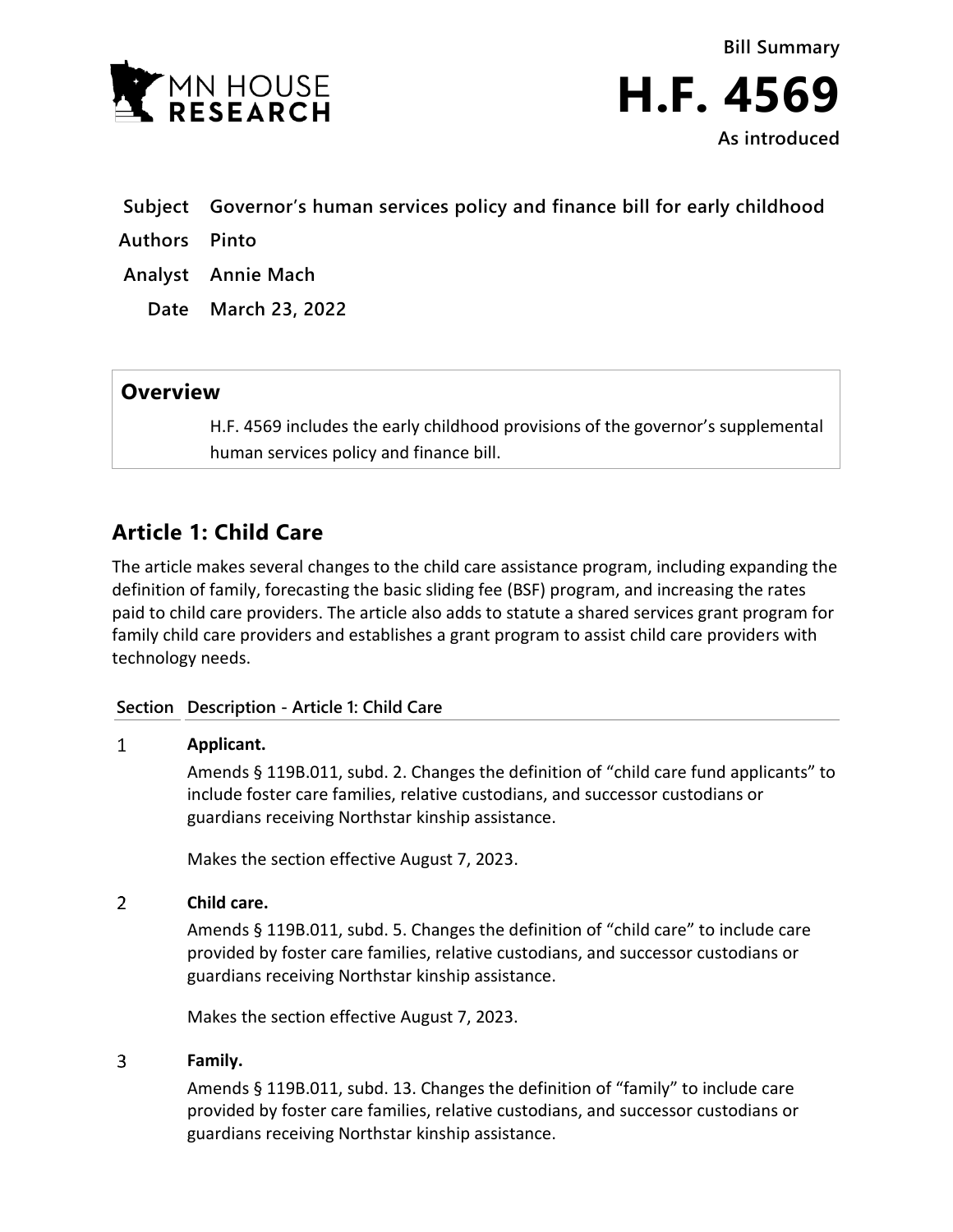Makes the section effective August 7, 2023.

#### $\overline{4}$ **Student parent.**

Amends § 119B.011, subd. 19b. Changes the definition of "student parent" to mean a person who is not an MFIP participant.

Makes the section effective July 10, 2023.

#### 5 **Child care services.**

Amends § 119B.02, subd. 1. Makes technical changes related to forecasting the BSF child care program.

Makes the section effective July 10, 2023.

#### 6 **Contractual agreements with Tribes.**

Amends § 119B.02, subd. 2. Makes technical changes related to forecasting the BSF child care program.

Makes the section effective July 10, 2023.

#### $\overline{7}$ **Eligible participants.**

Amends § 119B.03, subd. 3. Makes technical changes related to forecasting the BSF child care program.

Makes the section effective July 10, 2023.

#### 8 **Family move; continued participation.**

Amends § 119B.03, subd. 9. Modifies the current law portability pool to allow a family receiving child care assistance that has moved to a new county to receive child care assistance in the new county.

Makes the section effective July 10, 2023.

#### $\overline{9}$ **Application; entry points.**

Amends § 119B.03, subd. 10. Makes technical changes related to forecasting the BSF child care program.

Makes the section effective July 10, 2023.

#### 10 **Establishment.**

Amends § 119B.035, subd. 1. Makes technical changes related to forecasting the BSF child care program.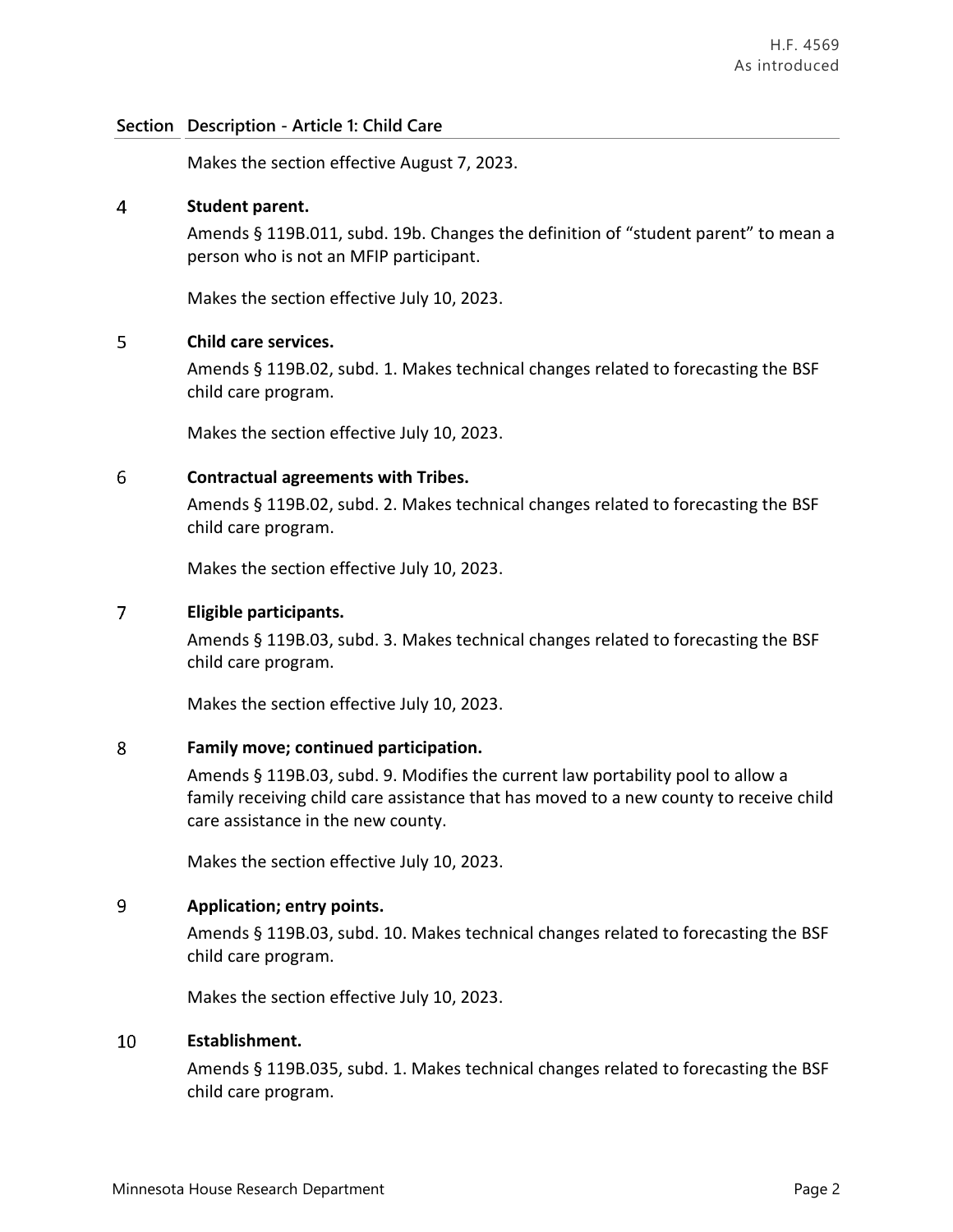Makes the section effective July 10, 2023.

#### 11 **Eligible families.**

Amends § 119B.035, subd. 2. Makes technical changes related to forecasting the BSF child care program.

Makes the section effective July 10, 2023.

#### 12 **Assistance.**

Amends § 119B.035, subd. 2. Makes technical changes related to forecasting the BSF child care program.

Makes the section effective July 10, 2023.

#### 13 **Implementation.**

Amends § 119B.035, subd. 5. Makes technical changes related to forecasting the BSF child care program.

Makes the section effective July 10, 2023.

#### **Child care fund plan.** 14

Amends § 119B.08, subd. 3. Directs the commissioner to withhold child care assistance payments to a county until the county has an approved plan in place.

Makes the section effective July 10, 2023.

#### 15 **County contributions required.**

Amends § 119B.11, subd. 1. Makes technical changes related to forecasting the BSF child care program.

Makes the section effective July 10, 2023.

#### 16 **Subsidy restrictions.**

Amends § 119B.13, subd. 1. Increases the maximum rate paid to child care providers for child care assistance to the 75<sup>th</sup> percentile of the most recent child care provider rate survey beginning October 3, 2022.

#### 17 **Administrative expenses.**

Amends § 119B.15. Makes technical changes related to forecasting the BSF child care program.

Makes the section effective July 10, 2023.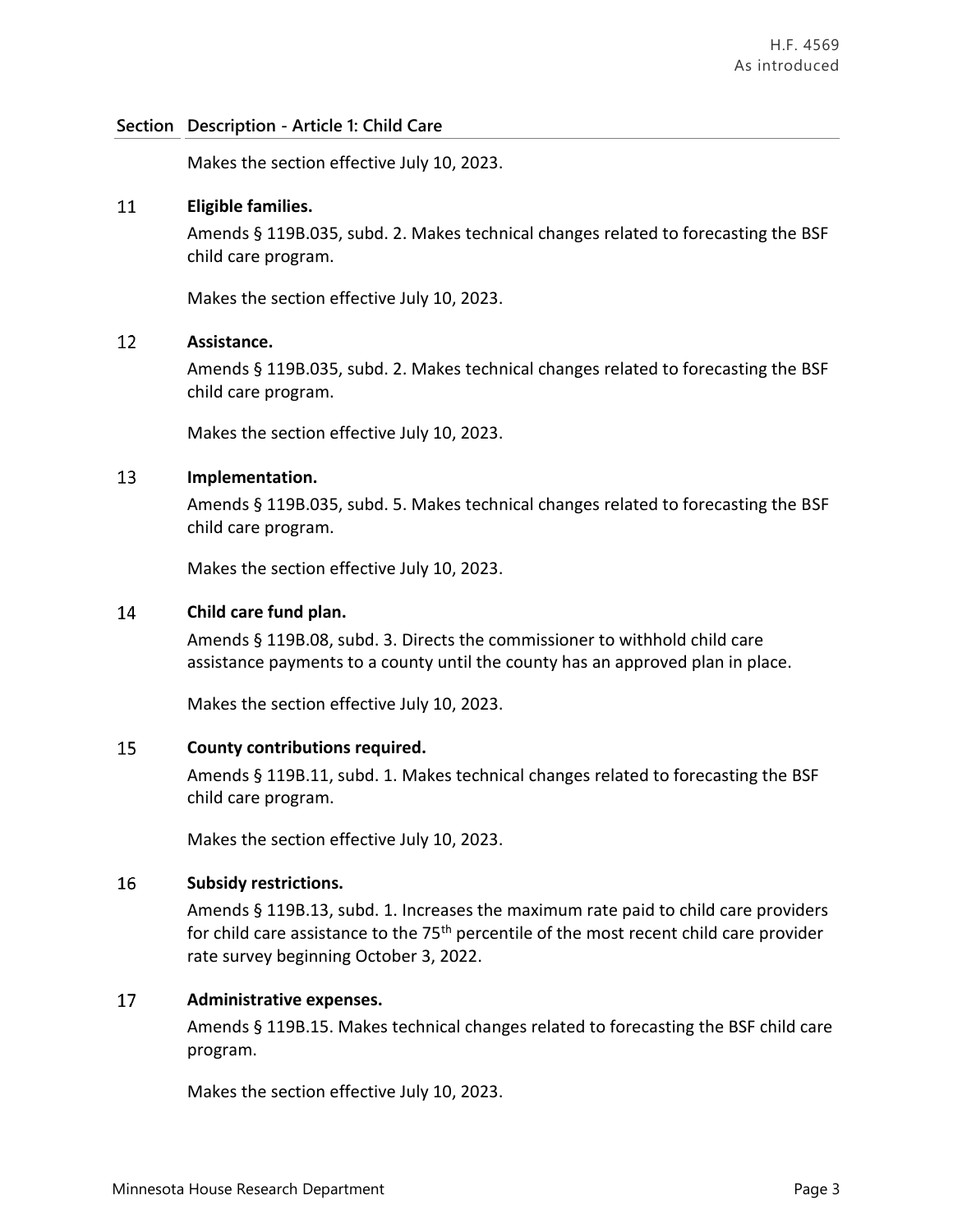#### 18 **Child care resource and referral programs.**

Amends § 119B.19, subd. 7. Requires child care resource and referral programs to: (1) administer the child care one-stop regional assistance network to provide assistance to child care providers and individuals interested in becoming providers; and (2) provide supports that enable economically challenged individuals to obtain the skills training, career counseling, and job placement assistance necessary to begin a career in child care.

#### 19 **Duties of commissioner.**

Amends § 119B.24. Makes technical changes related to forecasting the BSF child care program.

Makes the section effective July 10, 2023.

#### 20 **Shared services grants.**

Establishes § 119B.27. Directs the commissioner to establish a grant program to enable family child care providers to implement shared services alliances.

Makes the section effective July 1, 2023.

#### 21 **Child care provider access to technology grants.**

Establishes § 119B.28. Directs the commissioner to provide grants to one or more organizations to offer grants or other supports to child care providers to improve their access to computers, the internet, and other technologies. Up to ten percent of the grant funds may be used for administration.

#### 22 **Timing and disposition of penalty and case disallowance funds.**

Amends § 256.017, subd. 9. Makes technical changes related to forecasting the BSF child care program.

#### 23 **Direction to commissioner; allocating basic sliding fee funds.**

Requires the commissioner to allocate additional money for the BSF program for calendar year 2024 to counties and Tribes to account for the change in the definition of family. Directs the commissioner to consider the number of children in a county or Tribe who receive care from foster care families, relative custodians, and successor custodians or guardians and the average cost of BSF care in the county or Tribe when allocating the additional money.